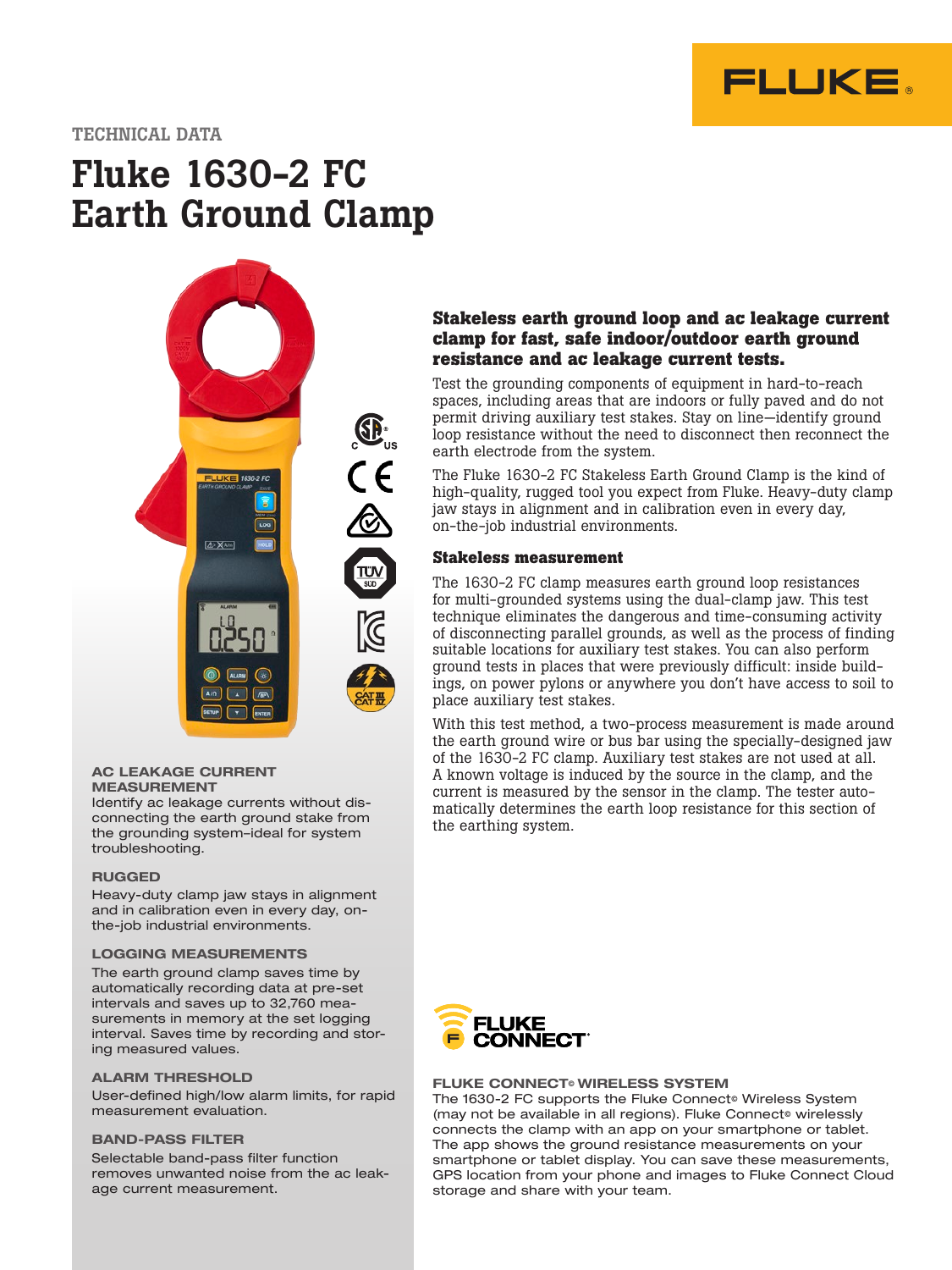

# **Specifications**

| <b>Electrical specifications</b>                               |                 |                                                                                                                                |         |         |  |  |
|----------------------------------------------------------------|-----------------|--------------------------------------------------------------------------------------------------------------------------------|---------|---------|--|--|
| Maximum voltage to earth ground                                |                 | 1000 V                                                                                                                         |         |         |  |  |
| Battery type                                                   |                 | 4 x 1.5 V AA alkaline IEC/EN LR6                                                                                               |         |         |  |  |
| <b>Battery</b> life                                            |                 | More than 15 hours*                                                                                                            |         |         |  |  |
| Frequency range                                                |                 | 40 Hz to 1 kHz                                                                                                                 |         |         |  |  |
| Ingress protection                                             |                 | IEC/EN 60529: IP30 with jaw closed                                                                                             |         |         |  |  |
| <b>LCD</b>                                                     | Digital reading | 9999 counts                                                                                                                    |         |         |  |  |
|                                                                | Refresh rate    | 4/s                                                                                                                            |         |         |  |  |
| Temperature                                                    | Operating       | $-10$ °C to $+50$ °C (14 °F to $+122$ °F)                                                                                      |         |         |  |  |
|                                                                | Storage         | $-20$ °C to $+60$ °C ( $-4$ °F to $+140$ °F)                                                                                   |         |         |  |  |
| Operating humidity                                             |                 | Non condensing $(<10 °C)$ $(< 50 °F)$                                                                                          |         |         |  |  |
|                                                                |                 | ≤90 % RH (at 10 °C to 30 °C [50 °F to 86 °F])                                                                                  |         |         |  |  |
|                                                                |                 | ≤75 % RH (at 30 °C to 40 °C [86 °F to 104 °F])                                                                                 |         |         |  |  |
|                                                                |                 | ≤45 % RH (at 40 °C to 50 °C [104 °F to 122 °F])<br>(Non condensing)                                                            |         |         |  |  |
| Altitude                                                       | Operating       | 2000 m (6561 ft.)                                                                                                              |         |         |  |  |
|                                                                | Storage         | 12,000 m (39370 ft.)                                                                                                           |         |         |  |  |
| Reference temperature                                          |                 | 23 °C ±5 °C (73 °F ±9 °F)                                                                                                      |         |         |  |  |
| Temperature coefficient                                        |                 | 0.15 % X (specified accuracy)/ $^{\circ}$ C (<18 $^{\circ}$ C or >28 $^{\circ}$ C ((<64.4 $^{\circ}$ F or >82.4 $^{\circ}$ F)) |         |         |  |  |
| Overload indication                                            |                 | OL.                                                                                                                            |         |         |  |  |
| Display Reading Specification with<br>Loop Resistance Standard |                 | Input $(\Omega)$                                                                                                               | Minimum | Maximum |  |  |
|                                                                |                 | 0.474                                                                                                                          | 0.417   | 0.531   |  |  |
|                                                                |                 | 0.5                                                                                                                            | 0.443   | 0.558   |  |  |
|                                                                |                 | 10                                                                                                                             | 9.55    | 10.45   |  |  |
|                                                                |                 | 100                                                                                                                            | 96      | 104.0   |  |  |
| Data logging capacity                                          |                 | Minimum of 32,760 measurements                                                                                                 |         |         |  |  |
| Data logging interval                                          |                 | 1 second to 59 minutes and 59 seconds                                                                                          |         |         |  |  |
| Safety                                                         | General         | IEC/EN 61010-1: Pollution Degree 2 IEC/EN 61557-1                                                                              |         |         |  |  |
|                                                                | Measurement     | IEC/EN 61010-2-032: CAT IV 600 V / CAT III 1000 V                                                                              |         |         |  |  |
| Current clamp for leakage current<br>measurements              |                 | IEC/EN 61557-13: Class 2, ≤30 A/m                                                                                              |         |         |  |  |
| Resistance to Earth                                            |                 | IEC/EN 61557-5                                                                                                                 |         |         |  |  |
| Effectiveness of the protective<br>measures                    |                 | IEC/EN 61557-16: cutoff frequency 20 kHz (-3 dB)                                                                               |         |         |  |  |
| Electromagnetic<br>compatibility<br>(EMC)                      | International   | IEC/EN 61326-1: Portable Electromagnetic Environment<br>CISPR 11: Group 1, Class B, IEC/EN 61326-2-2                           |         |         |  |  |
|                                                                | Korea (KCC)     | Class A equipment (Industrial Broadcast & Communications Equipment)                                                            |         |         |  |  |
|                                                                | USA (FCC)       | 47 CFR 15 subpart B. This product is considered an exempt device per clause 15.103.                                            |         |         |  |  |

\* In Ground Resistance measurement mode, with backlight turned off, and RF mode turned off

| <b>Wireless radio</b>         |                                                     |  |  |  |
|-------------------------------|-----------------------------------------------------|--|--|--|
| Frequency range               | 2412 MHz to 2462 MHz                                |  |  |  |
| Output power                  | $< 10$ mW                                           |  |  |  |
| Radio frequency certification | FCC ID:T68-FBLE IC:6627A-FBLE                       |  |  |  |
| <b>General specifications</b> |                                                     |  |  |  |
| Conductor size                | 40 mm (1.57 in) approximately                       |  |  |  |
| Dimensions (L x W x H)        | 283 mm x 105 mm x 48 mm (11.1 in x 4.1 in x 1.9 in) |  |  |  |
| Weight                        | 880g (31 oz)                                        |  |  |  |
| Warranty                      | One year                                            |  |  |  |